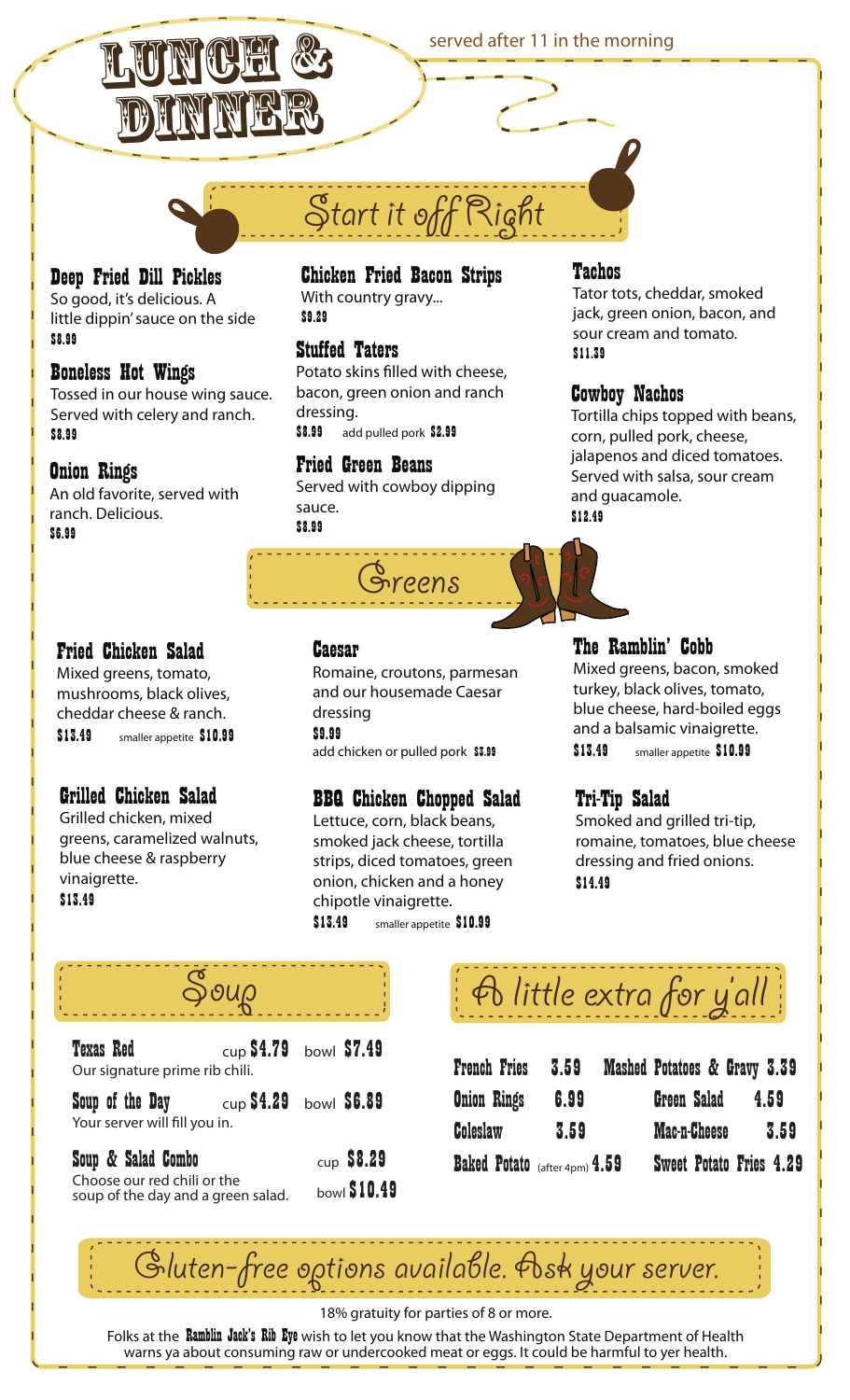served after 11 in the morning



Substitute coleslaw or soup for fries on any sandwich. Add a salad for \$2.29 Substitute Sweet Potato Fries \$1.00. Gluten-free buns available at \$1.00

Between Bread

**Pulled Pork**<br>Smoked 15 hours & topped with slaw. Served with fries. \$11.49

**The Reuben**<br>So good, they even eat it on **S13.99** the range. House made corned beef, sauerkraut, swiss cheese on griddled rye. Served with fries. \$12.59

**BLT**<br>Bacon, lettuce, and tomato<br>compal an arilled accordance **Hot Beef Sandwich** served on grilled sourdough. With fries.

\$9.99

# **Smoked Tri Tip Dip**<br>House-smoked tri-tip, thin

sliced, topped with caramelized onions and house smoked jack cheese. Served on a french roll with aujus for dippin'.

**Grilled Smoked Turkey**<br>House-smoked turkey, bacon, tomato, swiss & dijonnaise on griddled sourdough

bread, add some hot, smoked tri-tip, mashed potatoes, smother in gravy, then dig in. \$12.59

**Hot Turkey**<br>Start with a couple slices of griddled bread, add some roasted turkey & mashed potatoes, smother in gravy, then dig in. \$12.49

### **Jack's Fried Chicken Sandwich**<br>House-battered boneless chicken

breast, fried and served with lettuce, tomato and a zesty dressing. \$11.99

### **Cowboy Tri-Tip Steak Sandwich<br>Thin-sliced, smoked tri-tip, cheddar**

EGANGLE STAT THE SOULD MANUST THE STATE OF THE STATE OF THE STATE STATE STATE STATE STATE STATE STATE STATE ST<br>Start with a couple slices of griddled cheese, bbq sauce & fried onions on a french roll. \$14.99



All burgers are fresh ground chuck and served with french fries. You can substitute a GardenBurger for any burger. Substitute Sweet Potato Fries \$1.00. Gluten-free buns available \$1.00

**The Burger Royale**<br>Lettuce, tomato, onion, cowboy sauce, toasted bun. \$9.99 add cheese \$10.99

**Cowboy Patty Melt**<br>Slow-griddled onions, swiss cheese & cowboy sauce on toasted rye. \$11.99

## **Cowboy Stu's Burger Supreme**<br>Bacon, cheddar, fried onions, bbq

sauce, cowboy sauce, lettuce and tomato.

### \$11.99

### **The Bacon Cheeseburger Royale**<br>Cheddar, bacon, lettuce, tomato,

onion, cowboy sauce, toasted bun. \$11.99

The Burger Dip<br>Served on a french roll with cheddar cheese and au jus. \$11.29

**The Bacon Blue**<br>Bacon and blue cheese sauce. Topped with lettuce, tomato and onion on a toasted bun. \$11.69

## **The Ranch Hand Chili Burger<br>Toasted bun served open-faced**

with a grilled hamburger patty. Smothered in prime rib chili, cheese & onions. A fork & knife affair. \$12.49

The Cattle Drive<br>Three 60z. patties and all the trimmings. If you have a hunger that just won't quit, this is it! add a bunch of cheese \$1.99 add a bunch of bacon \$1.99 \$15.99

www.ramblinjacksribeye.com & Ramblin Jack's Rib Eye 360.748.6066

Folks at the **Ramblin Jack's Rib Eye** wish to let you know that the Washington State Department of Health warns ya about consuming raw or undercooked meat. It could be harmful to yer health.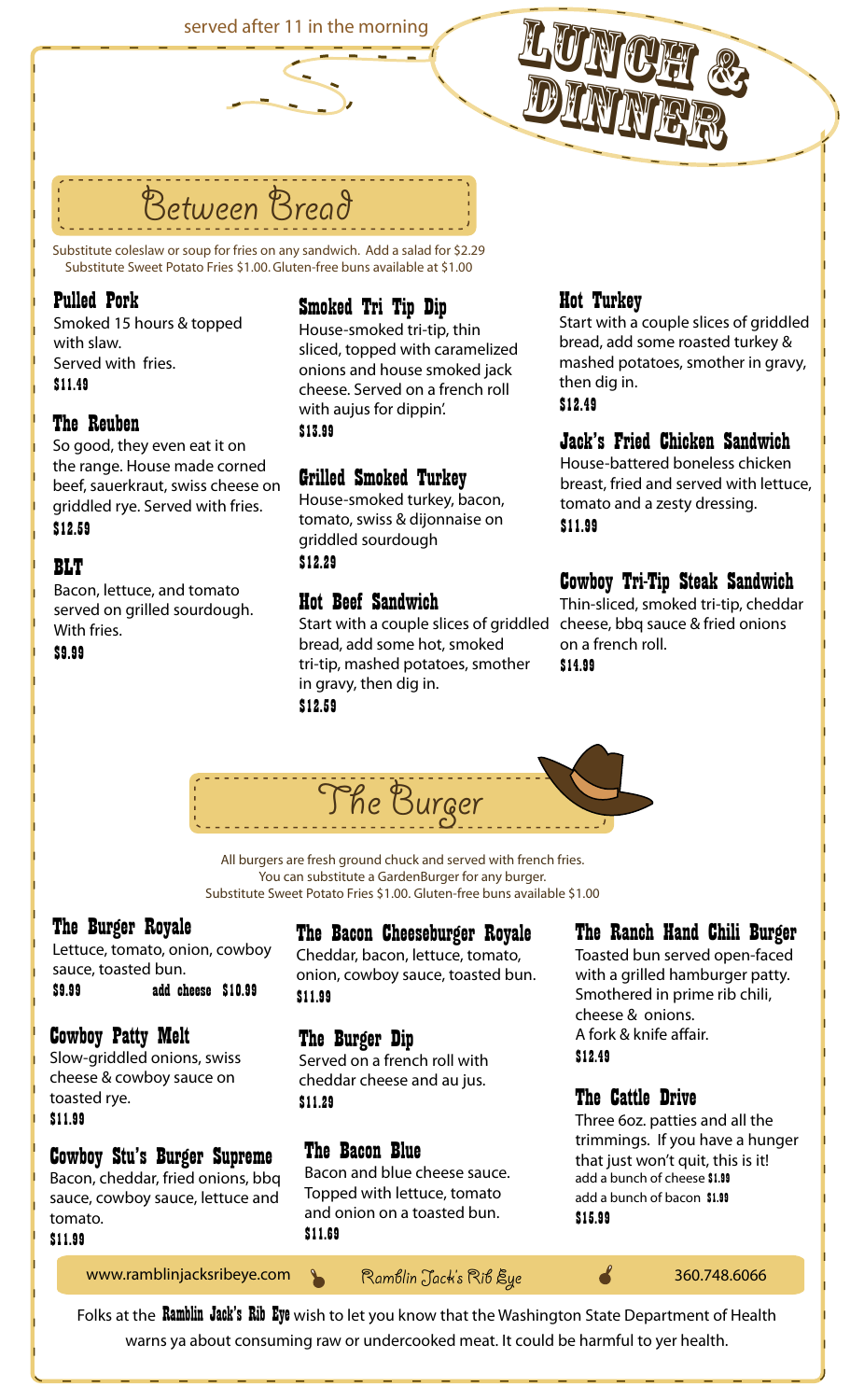

reakfast all day & into the ni

**Biscuits & Gravy**<br>Two flaky biscuits smothered in country sausage gravy. \$8.59 add hash browns \$9.99 Two eggs any way \$1.49

**Half-Pound Ham Steak & Eggs**<br>Pile of hashbrowns and biscuit to round it out. \$13.49

\$8.99

### **Chicken Fried Steak**<br>A cowboy favorite. Hand-

breaded and served with a couple of eggs, your way, hashbrowns, biscuit and our cream gravy. \$15.69

# Chef Mel's Cinnamon Roll

**French Toast**<br>Egg-dipped cinnamon roll. Griddled and served wtih whipped butter, syrup, 2 eggs and 2 strips of bacon. \$9.99 Eggs, Hashbrowns 'n Biscuit Fog-alpped cinnamon roll.<br>Tried and true. **Tried and true.** Tried and true.

add country gravy \$1.25

## **Smoked Tri-Tip Steak & Eggs**<br>Seasoned steak, a couple of

eggs, hash browns & biscuit. How bad could it be? \$14.99

**Home on the Range**<br>Your choice of bacon, ham or sausage patty 'n eggs. Served with biscuit and hashbrowns.

| <b>Omelettes</b>                  |         |
|-----------------------------------|---------|
| Served with potatoes and biscuit. |         |
| Pulled Pork & smoked jack         | \$13.49 |
| Ham & Cheddar                     | \$12.49 |
| Mushroom & Swiss                  | \$12.99 |
|                                   |         |



### **Trail Boss Bread Pudding**<br>Mellis the trail boss, and he makes a fine bread pudding.

\$5.75

**Bowl o' Ice Cream**<br>Keeping it simple, folks. A nice scoop of ice cream to finish the meal.

\$3.50

**Wagon Wheel Roll**<br>A homemade, one pound cinnamon roll. \$4.99

**Cowboy Pan Cookie**<br>A giant, warm chocolate

chip cookie topped with a couple scoops of ice cream, caramel sauce & whipped cream. \$5.75

## **Hand-Dipped Milkshake**<br>Chocolate, vanilla,

strawberry & a featured flavor. \$5.75 make it a malt \$5.99

**CowPie Brownie Sundae**<br>Chocolate brownie loaded up with vanilla ice cream, hot fudge, whipped cream & chopped almonds. \$6.99

there baking up something special. flavors. \$5.95

|  | Jench Your Phirst |  |
|--|-------------------|--|
|  |                   |  |
|  |                   |  |
|  |                   |  |

### Featuring:

| . Cacama                        |                              |                                              |        |
|---------------------------------|------------------------------|----------------------------------------------|--------|
| Batdorf & Bronson COWBOY BLEND  | \$2.89                       | 8 oz \$2.39/ 16oz \$3.99<br>Juice            |        |
| "The best coffee on the hwy"    |                              | orange, tomato, grapefruit, apple, cranberry |        |
| Hot Chocolate                   | \$2.29/\$3.99                | Lemonade                                     | \$3.45 |
| Hot Tea (Assorted teas by tazo) | \$2.89                       | <b>Strawberry Lemonade</b>                   | \$3.89 |
| Milk                            | 16oz \$3.29<br>$80z.$ \$2.19 | <b>Henry Weinhards</b>                       | \$3.89 |
| Iced Tea (free refills)         | \$2.89                       | Root beer, Orange Cream                      |        |
| Soda (free refills)             | \$2.89                       | Old Fashioned Root Beer Float                | \$5.59 |

| Batdorf & Bronson COWBOY BLEND<br>"The best coffee on the hwy"     | \$2.89                  | Juice<br>8 oz \$2.39/ 16oz \$3.99<br>orange, tomato, grapefruit, apple, cranberry |        |
|--------------------------------------------------------------------|-------------------------|-----------------------------------------------------------------------------------|--------|
| Hot Chocolate                                                      | \$2.29/53.99            | Lemonade                                                                          | \$3.45 |
| Hot Tea (Assorted teas by tazo)                                    | \$2.89                  | <b>Strawberry Lemonade</b>                                                        | \$3.89 |
| Milk                                                               | 802. \$2.19 1602 \$3.29 | <b>Henry Weinhards</b>                                                            | \$3,89 |
| Iced Tea (free refills)                                            | \$2.89                  | Root beer, Orange Cream                                                           |        |
| Soda (free refills)                                                | \$2.89                  | Old Fashioned Root Beer Float                                                     | \$5,59 |
| Pepsi, Diet Pepsi, Sierra Mist, Mug Root Beer, Dr. Pepper, Mt. Dew |                         | Hand-Dipped Milkshake \$5.79<br>Malt                                              | \$5.99 |

Folks at the **Ramblin Jack's Rib Eye** wish to let you know that the Washington State Department of Health warns ya about consuming raw or undercooked meat. It could be harmful to yer health.

**Seasonal Pies**<br>Our trail boss, Mel, is always back Just ask your server for today's